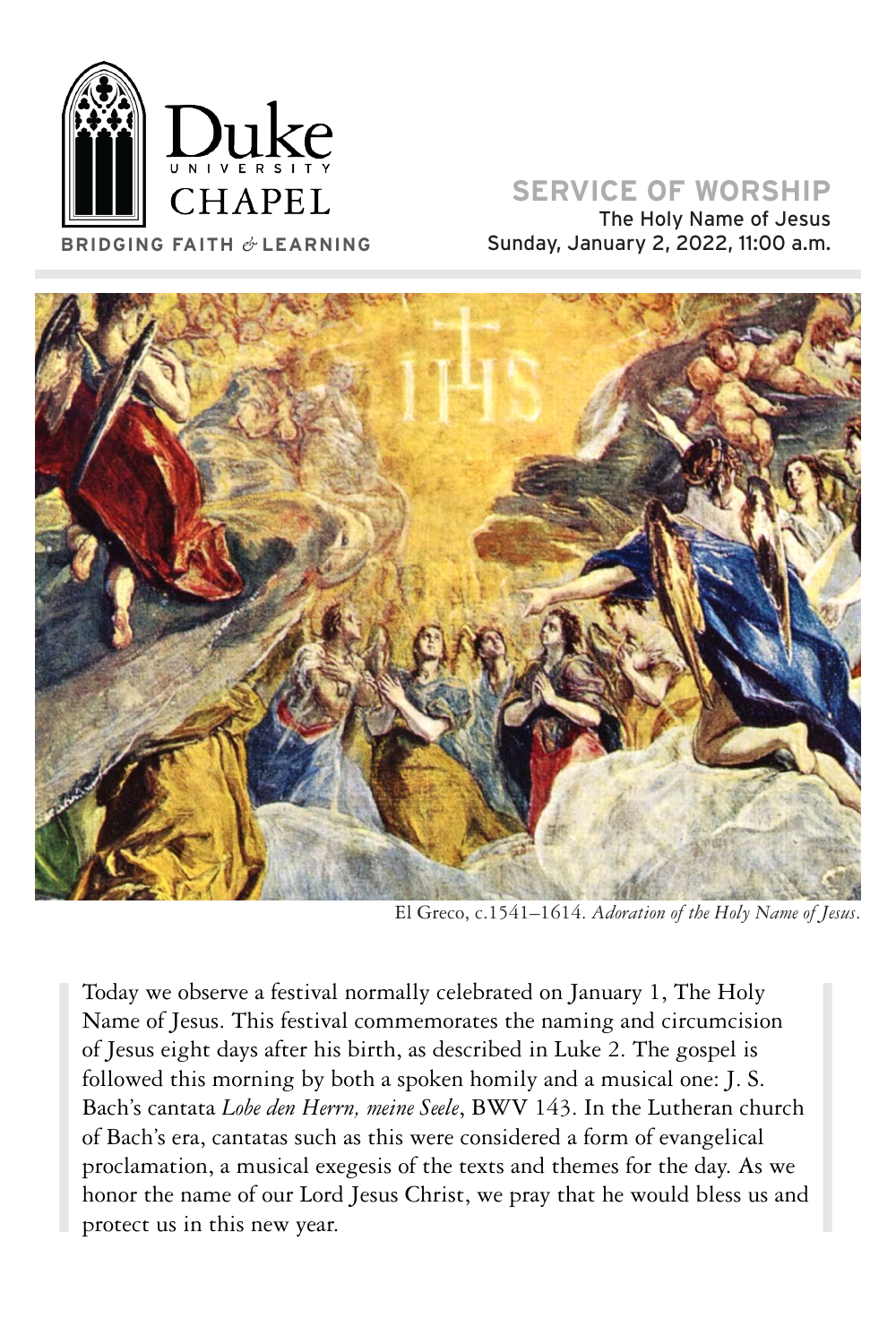Concerto for Two Horns and Strings Georg Philipp Telemann i. Largo-Allegro ii. Siciliana iii. Allegro (1681-1767)

Chorale Prelude

Greeting and Call to Worship

\*Opening Hymn 110

A Mighty Fortress Is Our God eines and the set of the set of the set of the set of the set of the set of the set of the set of the set of the set of the set of the set of the set of the set of the set of the set of the set

\*Prayer of Confession and Words of Assurance | In unison:

 **Almighty God, who sent a star to guide the magi to the holy child Jesus: we confess that we have not followed the light of your word. We have not searched for signs of your love in the world, or trusted good news to be good. We have failed to praise your Son's birth, and refused his peace on earth. We have expected little, and hoped for less. Forgive our doubt, and renew in us all fine desires, so we may watch and wait and once more hear the glad story of our Savior, Jesus Christ the Lord. Amen.** 

The minister speaks words of assurance.

\*Peace | All exchange signs and words of God's peace.

Minister: The peace of Christ be with you. **People: And also with you.**

### Proclamation

Prayer for Illumination | In unison:

**Eternal Father, you gave your incarnate Son the holy name of Jesus to be a sign of our salvation. Plant in every heart the love of the Savior of the world, Jesus Christ our Lord, who lives and reigns with you and the Holy Spirit, one God, now and forever. Amen.**

Old Testament Lesson

Genesis 17:9–13

Lector: This is the word of the Lord.<br>People: Thanks be to God. Thanks be to God.

Ein' Feste Burg, BWV 720 Johann Sebastian Bach (1685–1750)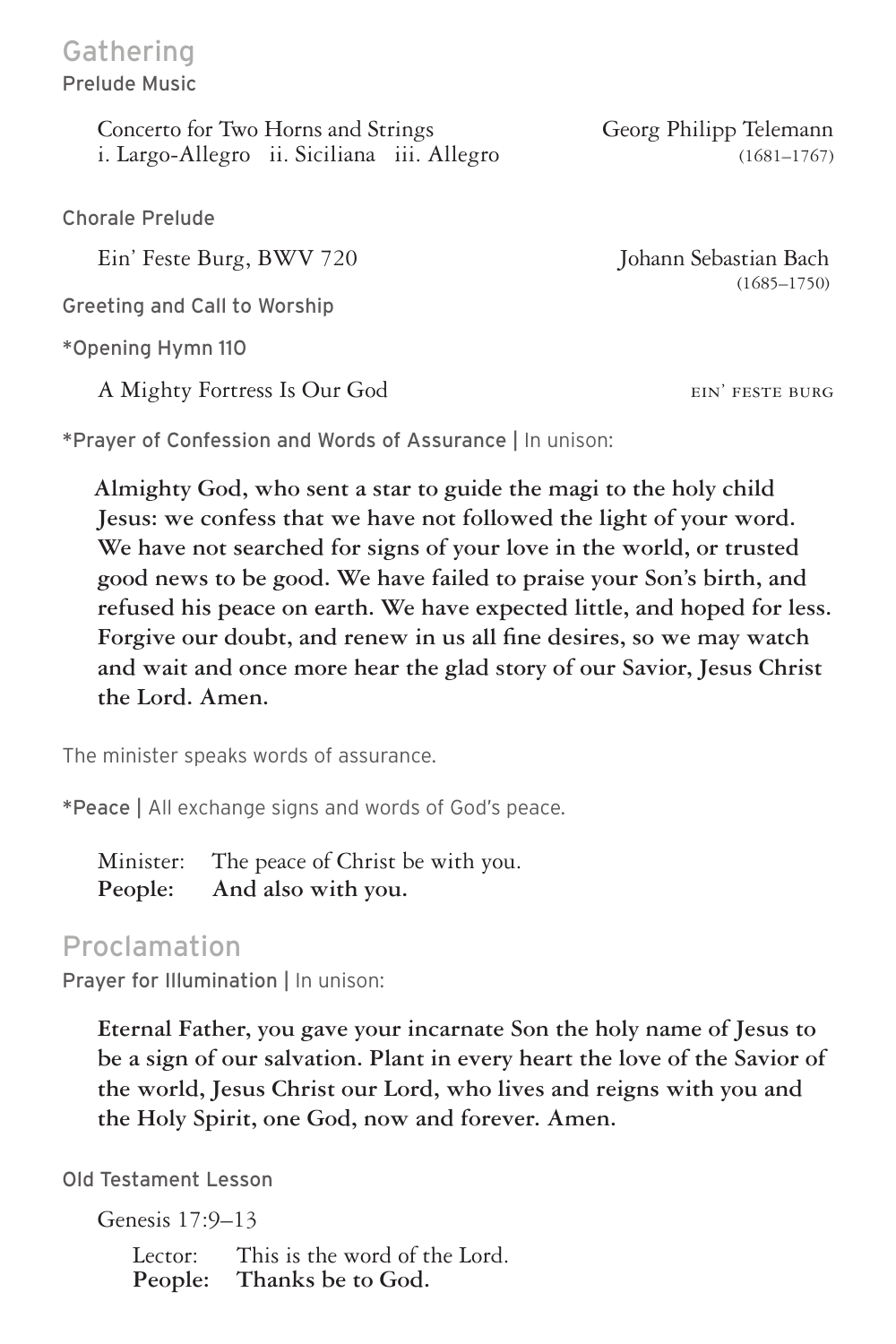Psalmody | Read responsively

### Psalm 146

Praise the LORD! Praise the LORD, O my soul! I will praise the LORD as long as I live;  **I will sing praises to my God all my life long.** Do not put your trust in princes, in mortals, in whom there is no help. **When their breath departs, they return to the earth; on that very day their plans perish.** Happy are those whose help is the God of Jacob, whose hope is in the LORD their God, who made heaven and earth, the sea, and all that is in them; **who keeps faith forever; who executes justice for the oppressed; who gives food to the hungry.** The LORD sets the prisoners free; the LORD opens the eyes of the blind. The LORD lifts up those who are bowed down; the LORD loves the righteous. The LORD watches over the strangers; he upholds the orphan and the widow, but the way of the wicked he brings to ruin. The LORD will reign forever,  **your God, O Zion, for all generations.** Praise the LORD!

### Gradual Anthem

Lauda anima mea Dominum Gregor Aichinger (1565–1628)

Lauda, anima mea, Dominum: laudabo Dominum in vita mea: psallam Deo meo, quamdiu fuero, alleluia.

*Praise the Lord, O my soul: while I live will I praise the Lord: I will sing praises unto my God while I have my being, alleluia.*

*Text: Psalm 146:1*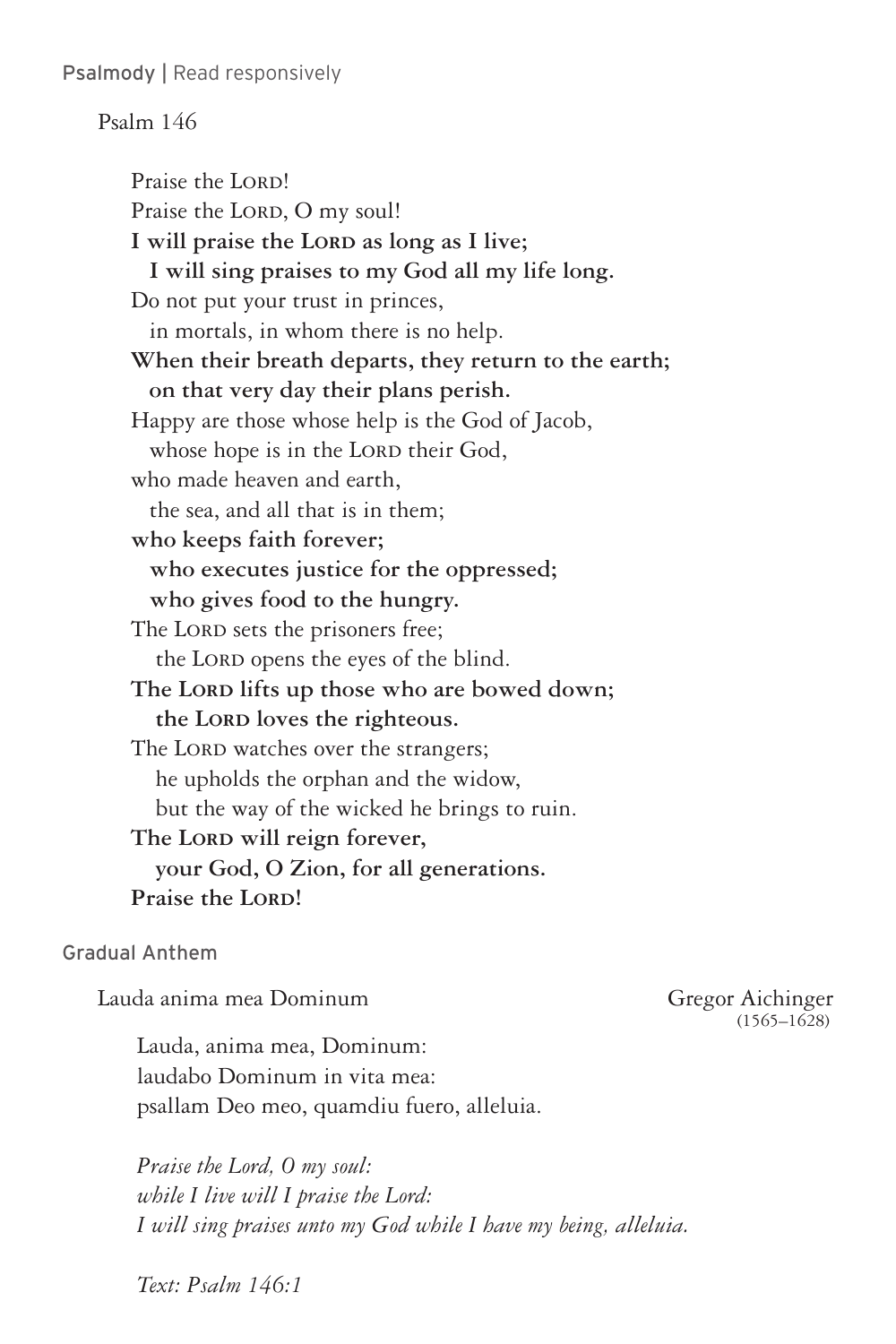\*Gospel Lesson

Luke 2:15–21

Lector: This is the word of the Lord. **People: Thanks be to God.** 

Homily

Cantata

Lobe den Herrn, meine Seele, BWV 143 J.S. Bach *(Praise ye the Lord, O my soul)*

### Response

#### Call to Prayer

| Minister: The Lord be with you. |
|---------------------------------|
| People: And also with you.      |
| Minister: Let us pray.          |

Prayers of the People | The congregation responds to each petition:

### **People: Hear our prayer.**

This morning we give thanks for the faculty of this university. We celebrate their dedication to scholarship and their commitment to students and the art of teaching.

Offertory Anthem

O admirabile commercium and Hans Leo Hassler

O admirabile commercium! Creator generis humani, animatum corpus sumens, de virgine nasci dignatus est: et procedens homo sine semine,

largitus est nobis suam Deitatem.

*O wondrous exchange! The Creator of humankind, taking our flesh upon him,* 

(1564–1612)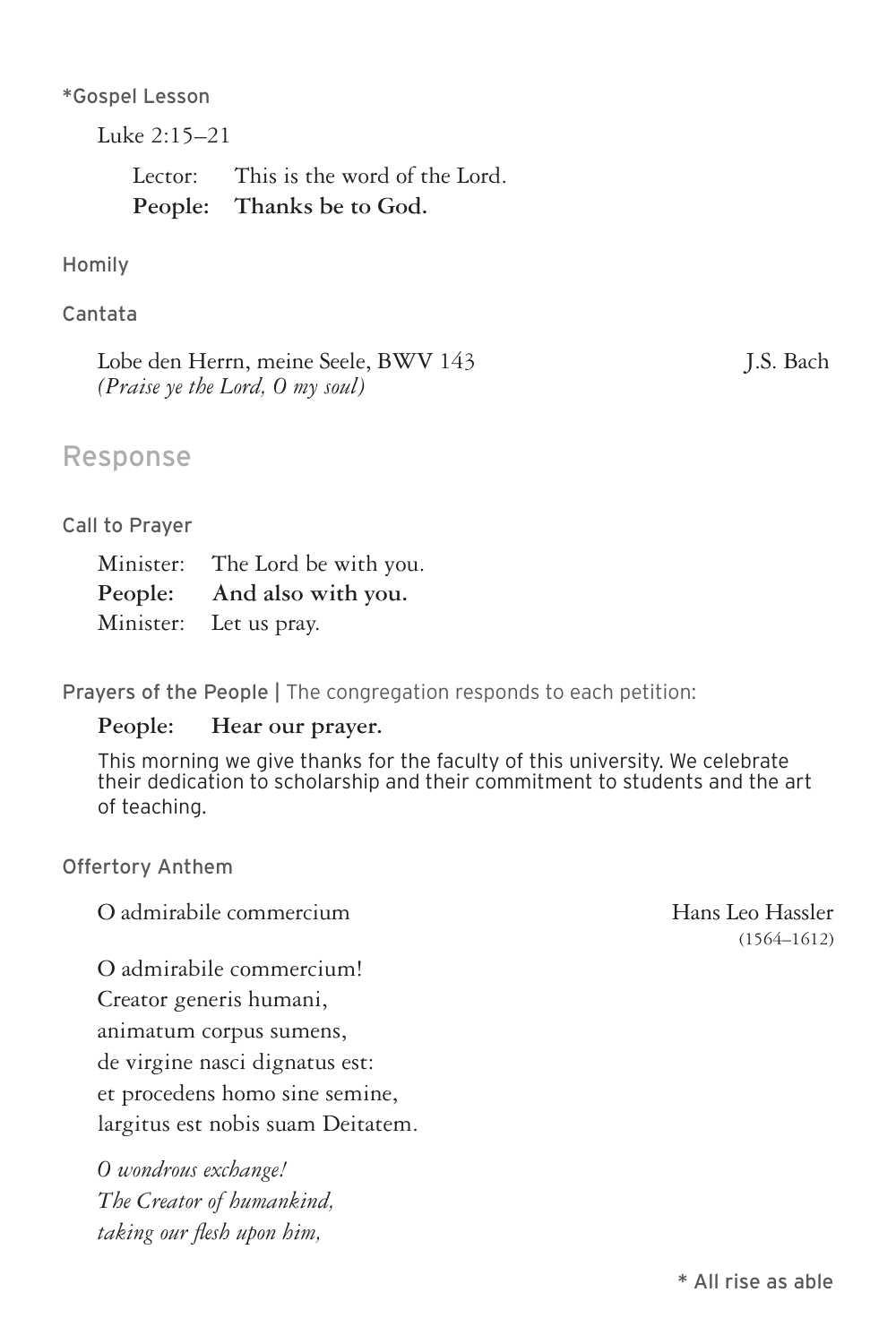*deigns to be born of a virgin; and, coming forth, without seed, as man, bestows his Divinity upon us.*

*Text: Vespers Antiphon for the Feast of the Circumcision*

Offertory Hymn 238 Angels We Have Heard on High glorial contract of the GLORIA

### **Thanksgiving**

\*Prayer of Thanksgiving

\*The Lord's Prayer | All are encouraged to pray the Lord's Prayer in the language of their choosing.

**Our Father, who art in heaven, hallowed be thy name. Thy kingdom come, thy will be done on earth as it is in heaven. Give us this day our daily bread. And forgive us our trespasses, as we forgive those who trespass against us. And lead us not into temptation, but deliver us from evil. For thine is the kingdom, and the power, and the glory, forever. Amen.**

## Sending Forth

\*Benediction

\*Closing Hymn 168

At the Name of Jesus KING's WESTON

Closing Voluntary

In dulci jubilo, BWV 729 J.S. Bach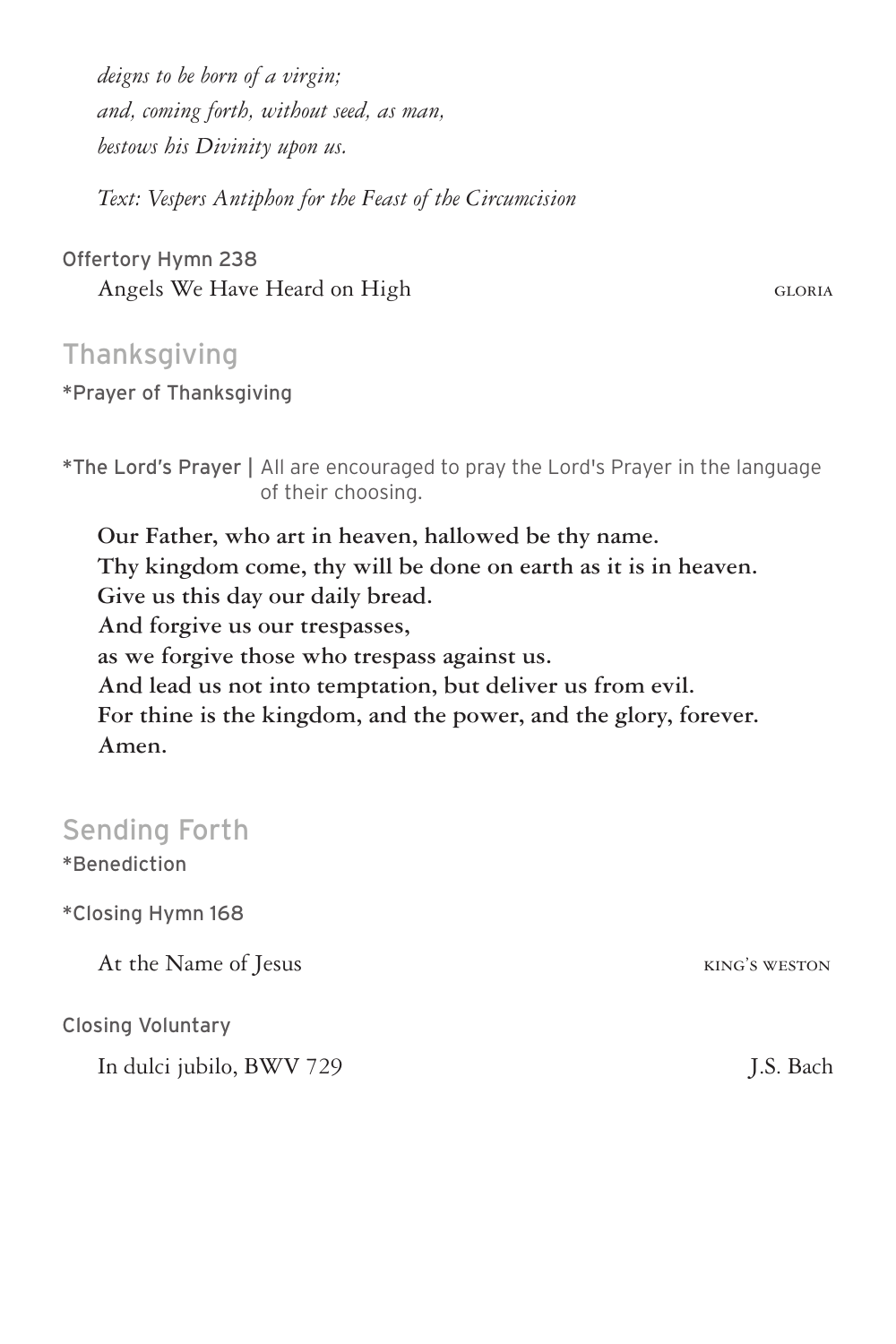# **TODAY IN WORSHIP**

### **PRESIDING MINISTERS**

| Kenneth D. Moland Pastoral Assistant, Congregation at Duke Chapel                                                                                              |
|----------------------------------------------------------------------------------------------------------------------------------------------------------------|
| <b>PREACHER</b>                                                                                                                                                |
| Lauren F. Winner Associate Professor of Christian Spirituality, Duke Divinity School                                                                           |
| <b>LECTORS</b>                                                                                                                                                 |
|                                                                                                                                                                |
|                                                                                                                                                                |
| <b>MUSICIANS</b>                                                                                                                                               |
|                                                                                                                                                                |
|                                                                                                                                                                |
| <b>HEAD USHER</b>                                                                                                                                              |
|                                                                                                                                                                |
| <b>GUEST PREACHER</b>   Today's guest preacher is the Rev. Dr. Lauren F. Winner,<br>associate professor of Christian Spirituality at Duke Divinity School. She |
| writes and lectures widely on Christian practice, the history of Christianity                                                                                  |
| in America, and Jewish-Christian relations. Her books include Girl                                                                                             |
| Meets God, Mudhouse Sabbath, a study of household religious practice in                                                                                        |
| eighteenth-century Virginia, A Cheerful and Comfortable Faith, Still: Notes on                                                                                 |
| a Mid-Faith Crisis, and, more recently, a book on overlooked biblical tropes                                                                                   |
| for God, Wearing God, and The Dangers of Christian Practice: On Wayward                                                                                        |
| Gifts, Characteristic Damage, and Sin. Rev. Dr. Winner, an Episcopal priest,                                                                                   |
| is vicar of St. Joseph's Episcopal Church in Durham, North Carolina.                                                                                           |
| <b>DUKE BACH ENSEMBLE   The Duke Bach Ensemble performs cantatas and</b>                                                                                       |
| instrumental music by J.S. Bach and his contemporaries. The singers consist                                                                                    |
| of both local and visiting artists, and accompaniment is provided by the                                                                                       |
| Mallarmé Chamber Players on period instruments. Normally performing                                                                                            |
| in concert, today they are offering music in its original context, as part                                                                                     |
| of worship. The cantata and accompanying motets are based on the day's                                                                                         |

lectionary readings, and serve to amplify the message therein. Please refer to the accompanying insert for further details.

**TODAY'S OFFERING |** All of today's cash offerings and checks written to Duke University Chapel will be used to support the Chapel's Development Fund for Mission and Ministry. Give online at chapel.duke.edu/offering. Send checks to: Duke University Chapel, Box 90974, Durham, NC 27708-0974. **ACCESSIBILITY |** Large print hymnals and worship guides are available at the visitor relations desk. Hearing assistance units are available at the AV console in the rear of the Chapel.

**COVER IMAGE ATTRIBUTION |** From Art in the Christian Tradition, a project of the Vanderbilt Divinity Library, Nashville, TN. https://diglib.library. vanderbilt.edu/act-imagelink.pl?RC=58326**.**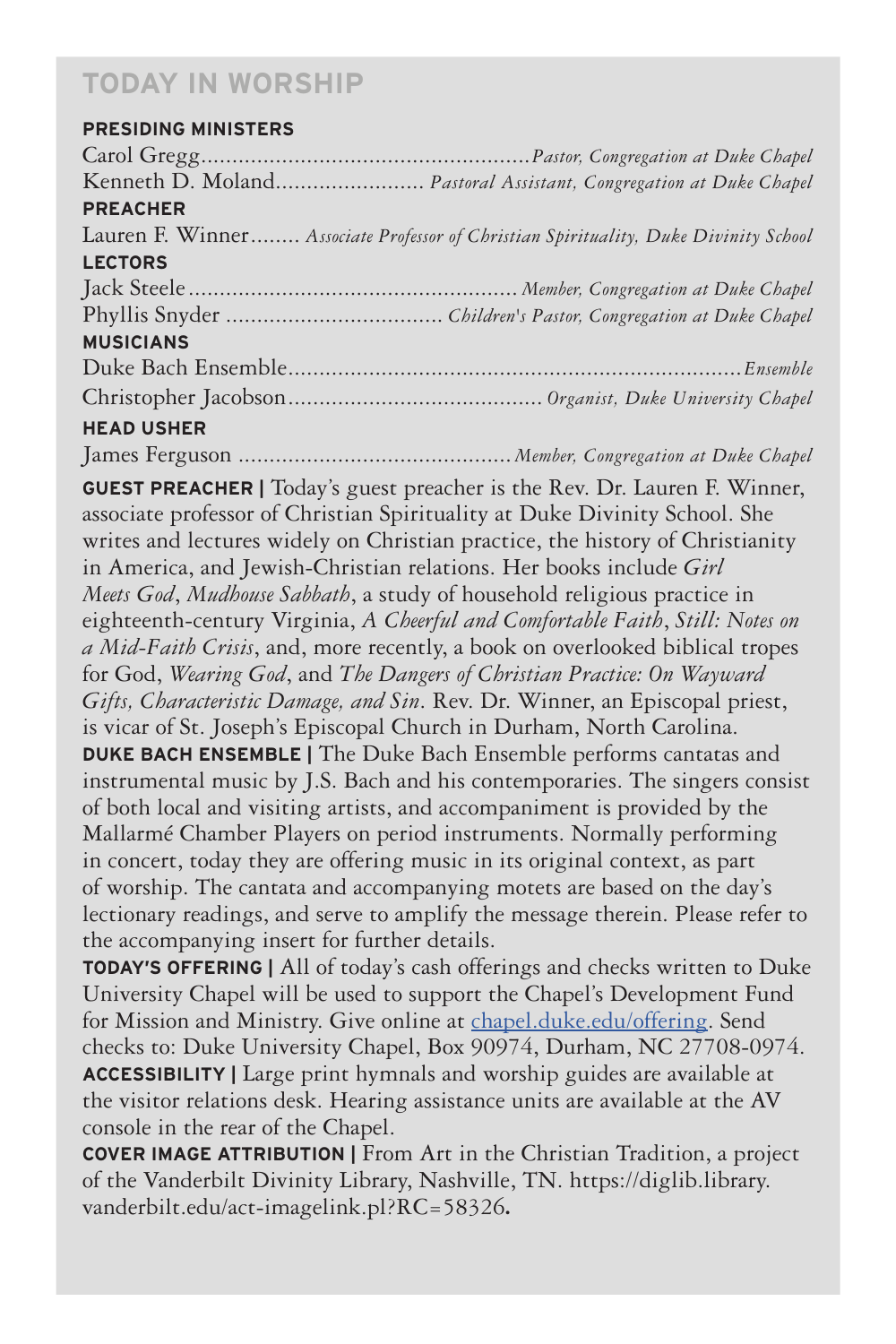# **ENGAGE**

**TOUR AFTER THE SERVICE |** Learn about the history, architecture, and life of Duke Chapel on a tour immediately following the service. The tour is free and lasts about forty-five minutes. Meet the docent outside in front of the Chapel. **HOLIDAY HOURS |** The Chapel is open to visitors daily from 10:00 a.m. to 8:00 p.m. with these exceptions over the winter break: today, January 2, and tomorrow, January 3, the building closes at 5:00 p.m. Since the Chapel is occasionally closed for private ceremonies, before planning a visit, please confirm the building schedule at chapel.duke.edu or by calling 919-681-9488. **EPIPHANY SERVICE |** A special Choral Vespers service marks the Feast of the Epiphany on Thursday, January 6, at 7:00 p.m. The Chapel's Vespers Ensemble leads this service of hymns, anthems, prayer, and scripture readings. **STUDENT PREACHER SUBMISSIONS | This spring semester, we will continue our** tradition of having an undergraduate student preach for our 11:00 a.m. worship service. If you are a student, maybe you've never thought about preaching at the Chapel, but you feel compelled to give voice to what the Spirit of God is stirring in you? Or, perhaps you have considered what it would be like to preach in the pulpit at the Chapel? If so, apply by January 31 by submitting a sermon manuscript to the Rev. Bruce Puckett at **bruce.puckett@duke.edu**. **PATHWAYS FELLOWSHIP | Bridging faith and learning does not stop with** graduation—the PathWays Fellowship not only gives recent alumni the tools they need to discern their vocational and spiritual direction, but it also gives them opportunities for exploration, leadership, mentorship, service, and formation deeply rooted in the local community and their Christian traditions. This is a one-year residential discernment program designed for recent Duke graduates. Learn more and apply by January 28: chapel.duke.edu/PathWays. **INTERFAITH LIVING-LEARNING COMMUNITY | Partnering with the Department** of Religious Studies and Housing and Residential Life, the Chapel has formed "Eruditio et Religio," a living-learning community committed to growing in "knowledge and faith." Students can learn more and apply at chapel.duke.edu/llc. **JANUARY BOOK GROUP | For four Wednesdays in January and February, book** groups will meet at 10:00 a.m. and 7:00 p.m. to discuss *Tattoos on the Heart: The Power of Boundless Compassion* by Gregory Boyle. Through lively stories and humor, Boyle, a Jesuit priest and founder of Homeboy Industries, shows the power of compassion in working with former gang members. Groups will meet virtually starting on Wednesday, January 12. His inspirational work will be an encouragement for the new year. For the zoom link or additional information, please contact congregation@duke.edu.

**MARTIN LUTHER KING JR. CEREMONY |** The Chapel will host the university's Martin Luther King, Jr. ceremony on Sunday, January 16, at 3:00 p.m. with Keeanga-Yamahtta Taylor. Join members of the Duke and Durham community in honoring the life and work of Rev. Dr. King. Learn more at mlk.duke.edu.